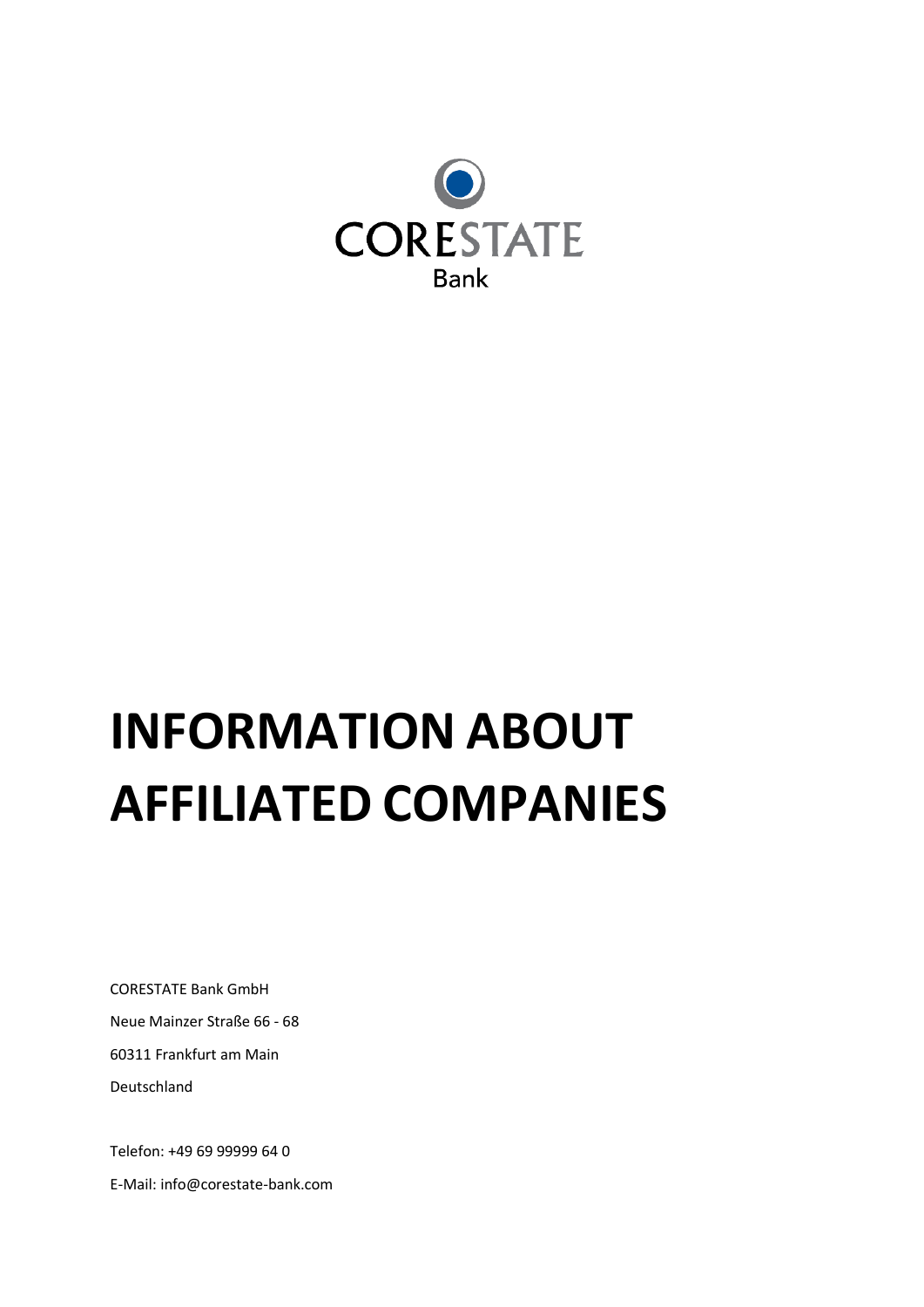

Information on CORESTATE Bank GmbH ("**CORESTATE Bank**")'s affiliated companies ("INFORMATION ABOUT AFFILIATED COMPANIES") can be found free of charge on its website https://corestatebank.com/public/en/legal-resources. Any changes are recorded on an ongoing basis.

CORESTATE Bank is affiliated with CORESTATE Capital Holding S.A., CORESTATE Capital Fund Management S.á.r.l, Helvetic Financial Services AG, genost Consulting GmbH, Hannover Leasing GmbH & Co. KG, STAM Europe S.A.S and Aggregate Debt Advisory GmbH. CORESTATE Bank is a wholly-owned subsidiary of CORESTATE Capital Holding S.A.

a. CORESTATE Capital Holding S.A.

CORESTATE Capital Holding S.A. ("**CORESTATE**") is a listed investment manager and co-investor with approximately €28 billion in assets under management. The company sees itself as a manager of the entire real estate value chain and, through its fully integrated real estate platform, offers investors in particular the opportunity to invest in major social trends such as urbanisation, demographic change or sustainability, which will continue to have a decisive influence on the world of living and working in the long term. The consistent focus on sustainably successful asset classes is a central cornerstone of the corporate strategy. At CORESTATE, all concepts are flanked by ESG expertise that is unique in the industry. With around 800 experts, CORESTATE offers customers and investors a comprehensive range of services and advice from a single source - from project financing and property management to sales. CORESTATE is listed on the Frankfurt Stock Exchange (SDAX) and operates throughout Europe as a respected business partner for professional and semiprofessional investors with offices in Frankfurt, Vienna, Zurich, Paris, Madrid and London.

b. CORESTATE Capital Fund Management S.á.r.l

CORESTATE Capital Fund Management S.á.r.l., the Luxembourg-based alternative investment fund manager of CORESTATE, offers international real estate investment solutions for wealthy private and institutional investors.

It is a specialised provider of international real estate investment structures in Europe. The company is active in the most important European markets. CORESTATE's long transaction history provides effective access to the respective investment markets. The strategy of CORESTATE Capital Fund Management S.á.r.l. is based on the establishment and intensive cultivation of long-term customer relationships. The generation of stable, risk-adjusted returns on the basis of a professional investment approach forms the basis for a successful partnership. Since 2015, CORESTATE Capital Fund Management S.á.r.l has been authorised by the Commission de Surveillance du Secteur Financier (CSSF) to manage investment funds within the meaning of the Alternative Investment Fund Act of 12 July 2013. As a fully regulated alternative investment fund manager, CORESTATE Capital Fund Management S.á.r.l today offers a wide range of open and closed-ended alternative investment funds (AIF) for professional and semi-professional investors. The combination of the areas of strategy development, product conception and structuring as well as a comprehensive understanding of the respective investment markets form the basis for our needs-based conception of structured investment solutions.

c. Helvetic Financial Services AG

Helvetic Financial Services AG ("**HFS**"), a CORESTATE Group company, is the advisor to the STRATOS funds and thus one of the leading providers of full-service real estate financing solutions with private debt structures in the Germany, Austria and Switzerland (DACH) region.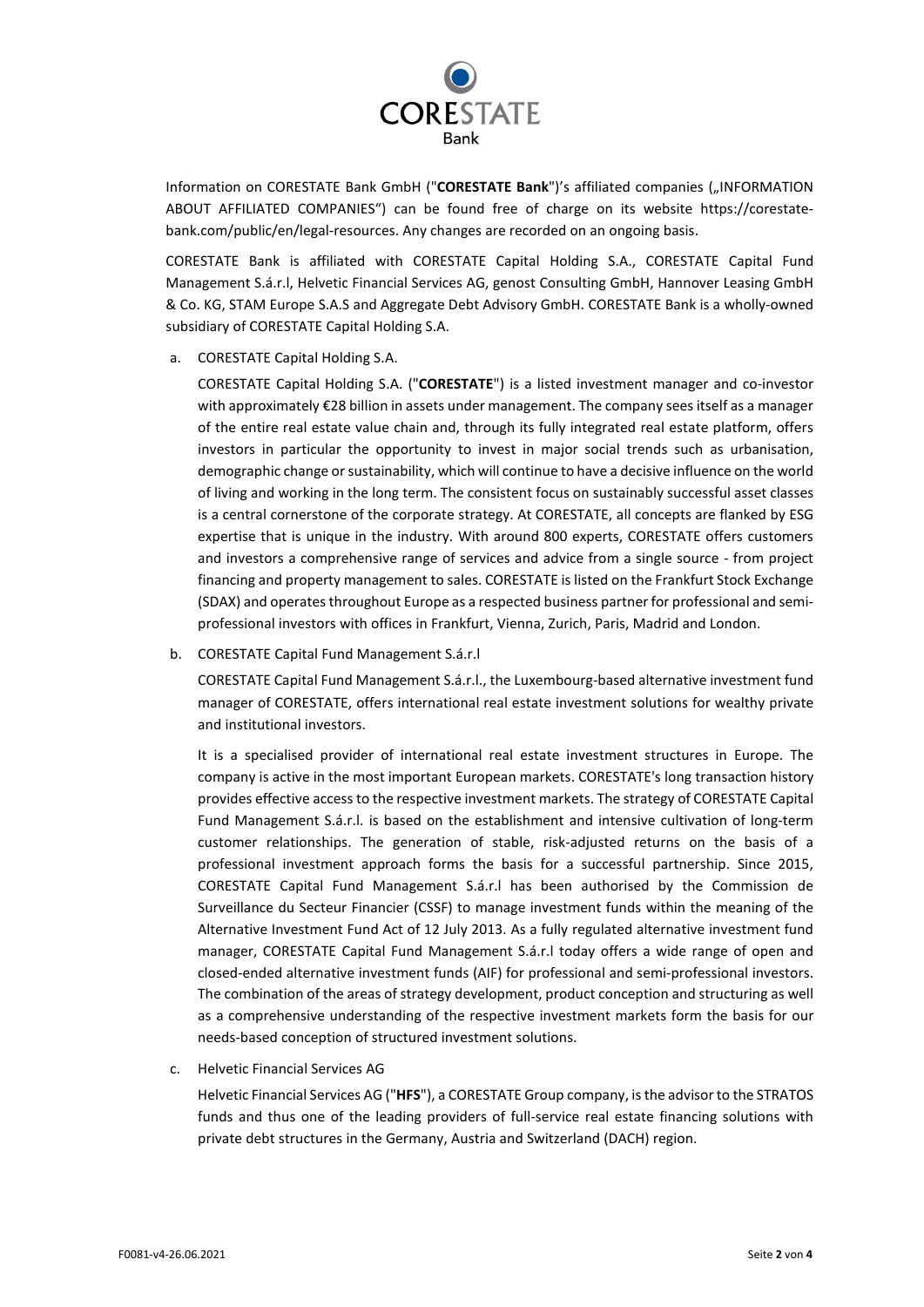

The product range includes the full spectrum of financing solutions - from senior secured loans to mezzanine financing, so that both full project financing and individual financing components can be offered.

The aim of HFS is to act as a preferred and reliable partner for all financing in the real estate sector. The company was founded in Switzerland in 2009 and has since been able to write an impressive success story.

d. genost Consulting GmbH

genost Consulting GmbH ("**Genost**"), a CORESTATE Group company, advises companies on real estate investment decisions. Genost prepares value appraisals, conducts commercial, technical and legal audits and prepares decision-making documents for existing properties, portfolios, project developments and partial or special ownership. In cooperation with the Stratos Mezzanine Fund, Geonost develops mezzanine investment concepts for project developments and privatisation projects. Genost takes over project controlling, cash management and coordination between the bank, the fund and the developer/privatiser. In addition, Genost prepares appraisals, inspection reports and opinions on market or collateral values. In particular, this involves the plausibility check of sustainable rents, rentability, land values, management costs, property and capitalization interest rates.

e. Hannover Leasing GmbH & Co. KG

Hannover Leasing GmbH & Co. KG ("**Hannover Leasing**"), a CORESTATE Group company, is one of the leading providers of real asset investments in Germany and has been designing structured financing and investment opportunities for private and institutional investors for around 40 years. The company manages the more than 200 closed-end investments and public funds that were designed and placed before the KAGB came into force in July 2013 and is responsible for their asset management. With its subsidiary Hannover Leasing Investment GmbH, the group has all the prerequisites for conducting its business, including the function of a Kapitalverwaltungsgesellschaft (KVG), in accordance with the provisions of the KAGB. As a KVG, Hannover Leasing Investment GmbH now offers the full range of open and closed-ended special AIFs for professional and semi-professional investors as well as public AIFs for private investors. Since 2014, Hannover Leasing has already launched and successfully placed 13 AIFs.

f. STAM Europe S.A.S.

STAM Europe S.A.S. ("**STAM**"), a Corestate company, was founded in 1997 by the principals of Secured Capital (USA) and Transinvest (France) to provide investment and asset management services to private equity real estate funds and institutional investors looking to deploy capital in Europe.. Since its foundation, STAM has completed over €1 billion of value-add and opportunistic investments on behalf of private equity real estate investor partners in the major European markets of France, Germany, Italy and Spain. STAM was also the exclusive investment/asset manager in France and Belgium for some large German institutional clients. Over that period, €1.8 billion of core investments were conducted on behalf of this "separate account clients". In 2005, the firm launched its fund management business and has managed two institutional value add funds, the STAM real estate investment (REI) funds, on behalf of European institutional investors. Today, STAM develops its activities in the various real estate asset classes through core/core+ funds managed on behalf of European institutional investors, and "separate account mandates" and joint ventures with institutional investors on tailor-made investment strategies. STAM France Investment Managers S.A.S, a wholly owned subsidiary of STAM, incorporated in 2008 and is a licensed AIFM and a regulated "société de gestion" in France.